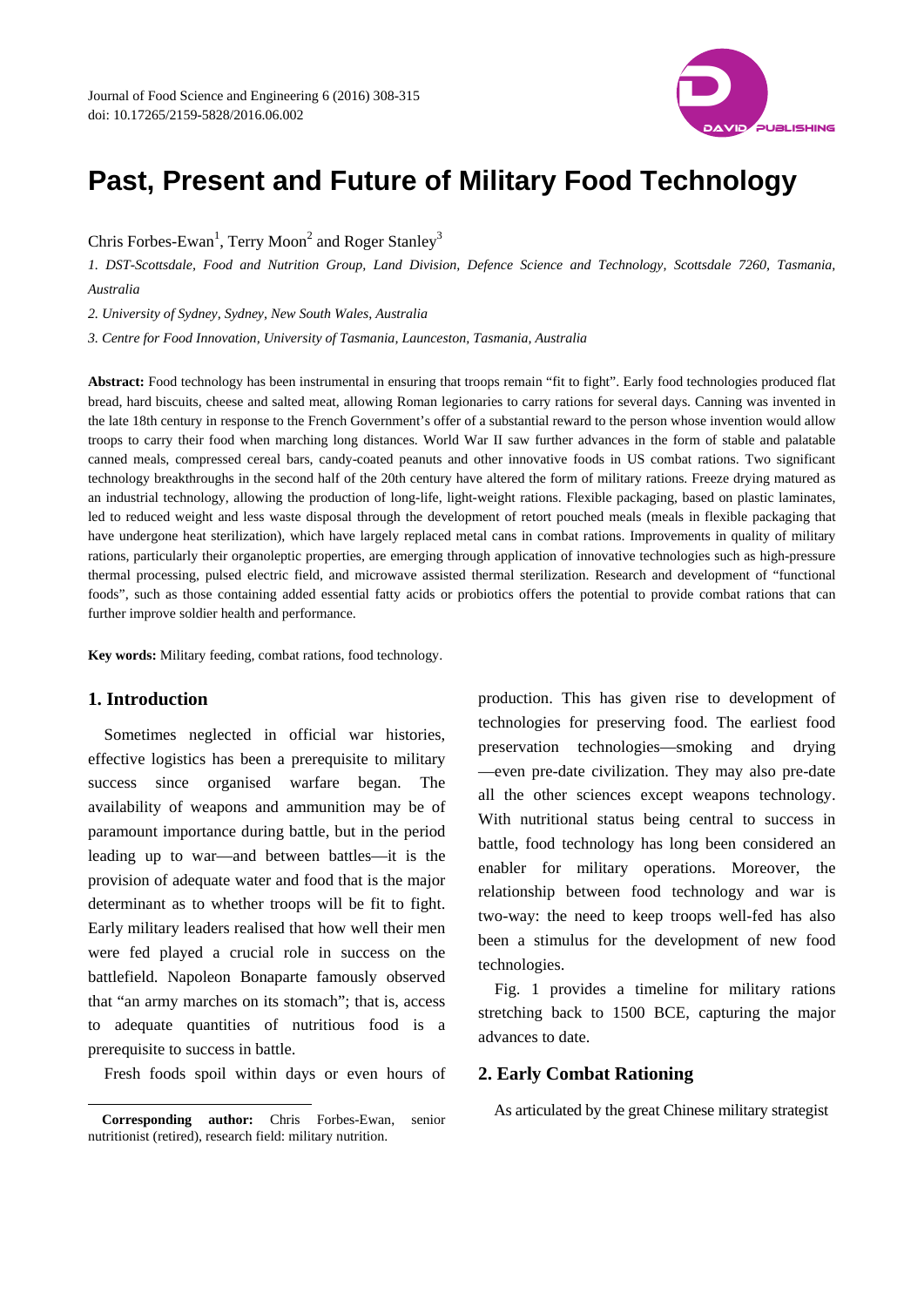

 $~1500$  BCE: Egyptian Army introduces eggs from domesticated chickens into rations.

**Fig. 1 Timeline of major developments in convenient, long shelf-life field rations for the military.** 

 $\sim850$  BCE: Salted

meat introduced into

rations carried by armies.

and philosopher Sun  $Tzu<sup>1</sup>$ , early armies usually foraged for food or plundered it from the areas they invaded. This was an uncontrolled, unpredictable approach with an uncertain outcome.

While the Ancient Egyptian army foraged much of the food they needed by systematically looting crops as they advanced, they also introduced a strategy of placing food storage depots along a campaign path. As warfare advanced, more consideration was given to feeding soldiers in the field. Following the domestication of chickens, eggs become a cheap and accessible staple of the Egyptian army. Other foods that could be easily stored and transported included onions, beans, figs, dates and some meats [1].

Ancient Greek soldiers ate fruit and vegetables supplemented with fish whenever possible. Some

 $\overline{a}$ 

long-lasting foods were used, such as onions and thyme, together with salt [1].

perishable hardtack

introduced into

Roman army.

biscuits (buccellatum)

Early combat feeding was further developed by arguably the most successful army in human history—that of the ancient Romans. By about 500 years after the time of Sun Tzu, the Romans had discovered that if they relied entirely on foraging, situations could arise when their soldiers would starve. Roth [2] refers to the 4th Century Roman military writer Vegetius citing the military proverb "Whoever does not provide for provisions and other necessities is conquered without fighting." According to Roth [2] "The Romans combined foraging, requisition and supply lines into the best organized logistical system the West would see for another 1500 years."

The load typically carried by Roman legionaries when marching to battle has been estimated at about 20 kg, with soldiers expected to maintain a marching pace of about 4.5 kph for distances of about 30 km [3].

<sup>1</sup> "Bring war material with you from home, but forage on the enemy. Thus the army will have food enough for its needs"—Sun Tzu circa 500 BCE.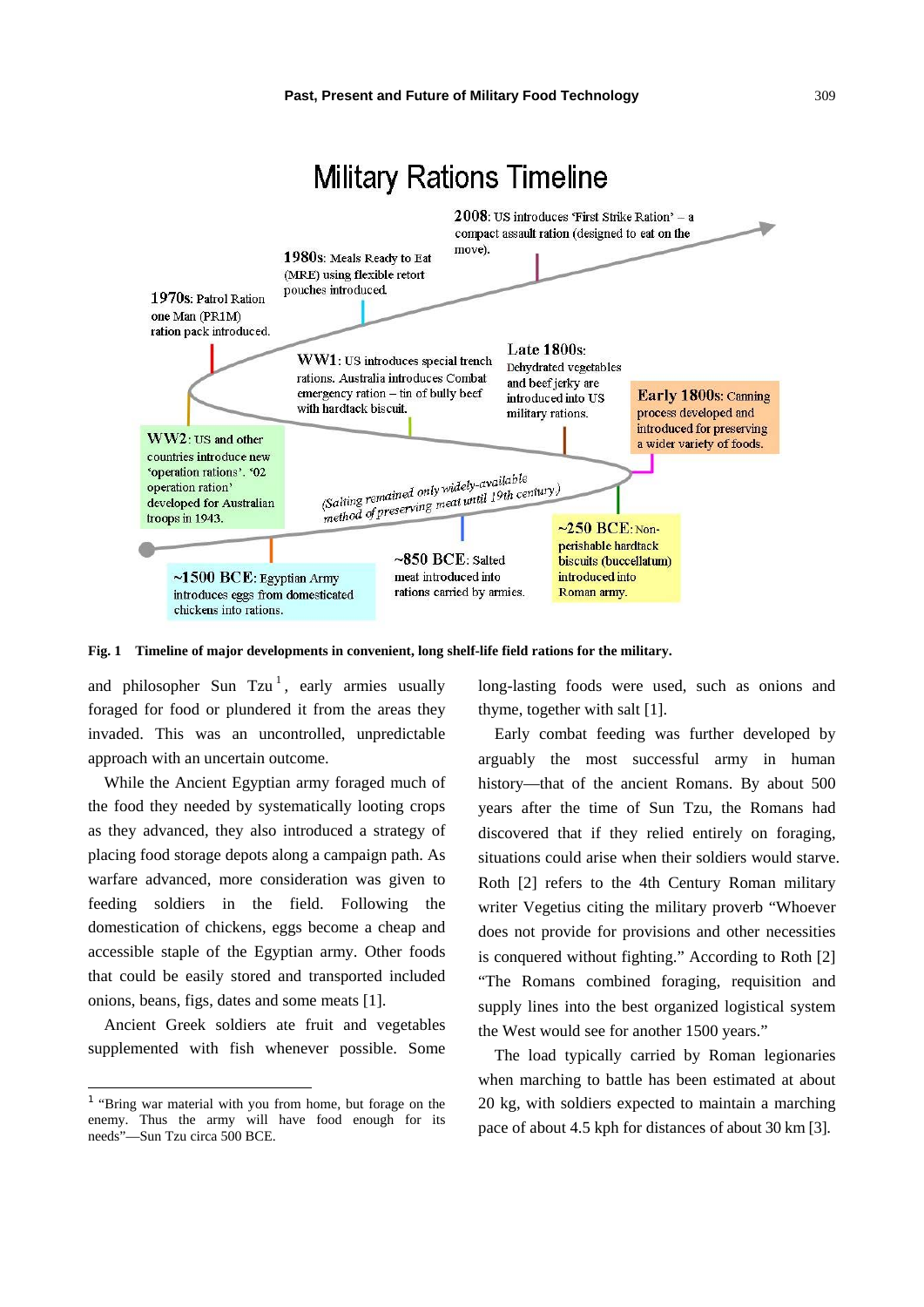In addition to military equipment—usually including armour, a javelin, a sword, a dagger, thick sandals, a shovel and a marching pack—each Roman legionary would typically carry several days of food, as well as cooking equipment and a bladder for water. The food would typically include "hardtack" (a simple type of cracker made from flour, water, and sometimes salt), flat bread, dried or salted meat, some wine, vinegar and salt, although other processed foods played minor roles in Roman combat rations [2].

The Roman army systematized the feeding of troops by introducing logistics for transporting quantities of food comparable in quality to that offered at their garrisons. Much as armies do today, the Romans selected rations taking account of cost, availability, portability, shelf-life stability and ease of preparation in the field [4].

As a result of this systematized approach, Roman soldiers regularly ate a variety of foods that included salted pork, sausage, ham, bacon, bread, peas, lentils, beans, olive oil and wine. However, grain is believed to have made up the bulk of the Roman soldier's diet [5]. The meat ration is estimated by Roth [2] to have been approximately 160 g per day. If this is cooked meat, it is comparable to modern, western intakes. For example, the average daily intake of "lean meats and alternatives" by adult Australian males corresponds to 150 g of cooked lean red meat or 230 g of cooked lean poultry (calculated from Ref. [6]).

Other animal products were also consumed by Roman legionaries—particularly cheese (*caseus*) made from cow's, sheep's and goat's milk. Cheese contributed not only protein, but also fat and hence energy to the Roman soldier's diet. Due to its low weight, high energy density and ease of transport, it is quite likely that cheese made up an important part of the campaign diet [2].

Olive oil was apparently also an important dietary component—according to Roth [2] "during Aelius Gallus's expedition to Arabia, the Romans were reduced to eating butter instead of olive oil, which they considered to be a hardship."

The average weight of the daily ration is estimated to have been about 1.3 kg, consisting of approximately 850 g of grains and 460 g of other foods. If biscuit (corresponding to "crackers" in the US) was carried instead of flat bread, the weight may have been less than 1.2 kg [2]. Unlike bread, which would have staled or become mouldy within a day or so, biscuit will keep for several weeks. Re-baking bread into biscuit or hardtack also reduces its weight with little loss of energy. In Late Latin, hardtack was called *buccelatum* (derived from *bucella*, meaning "mouthful") [2].

The typical Roman ration probably provided about 3,400 kcal (14.2 MJ), and approximately 140 g of protein [2]. Perhaps illustrating the adage that "the more things change, the more they stay the same"<sup>2</sup>, this ration was comparable to the current average NATO 24-hour individual general purpose combat ration, which provides approximately 3,750 kcal and 108 g of protein [7].

In addition to salting, some foods could be preserved through drying, smoking, fermenting or pickling, but all these methods significantly change the taste of food, and the food could still spoil. Despite this, the evidence suggests that the rations eaten by the Roman solider were acceptable in terms of both quality and quantity. For example, among the many complaints aired by mutinous legionaries in A.D. 14, none related to their rations. According to Roth [2] rations are "normally a commonplace of military griping".

## **3. Early 19th Century Advances in Food Technology that Influenced Combat Rations**

There was little further progress in military field rations during the Middle Ages, and it was nearly 1,500 years after the fall of the Roman Empire before the next major advance in food technology

 2 Translated from the French "plus ça change, plus c'est la même chose" (Jean-Baptiste Alphonse Karr).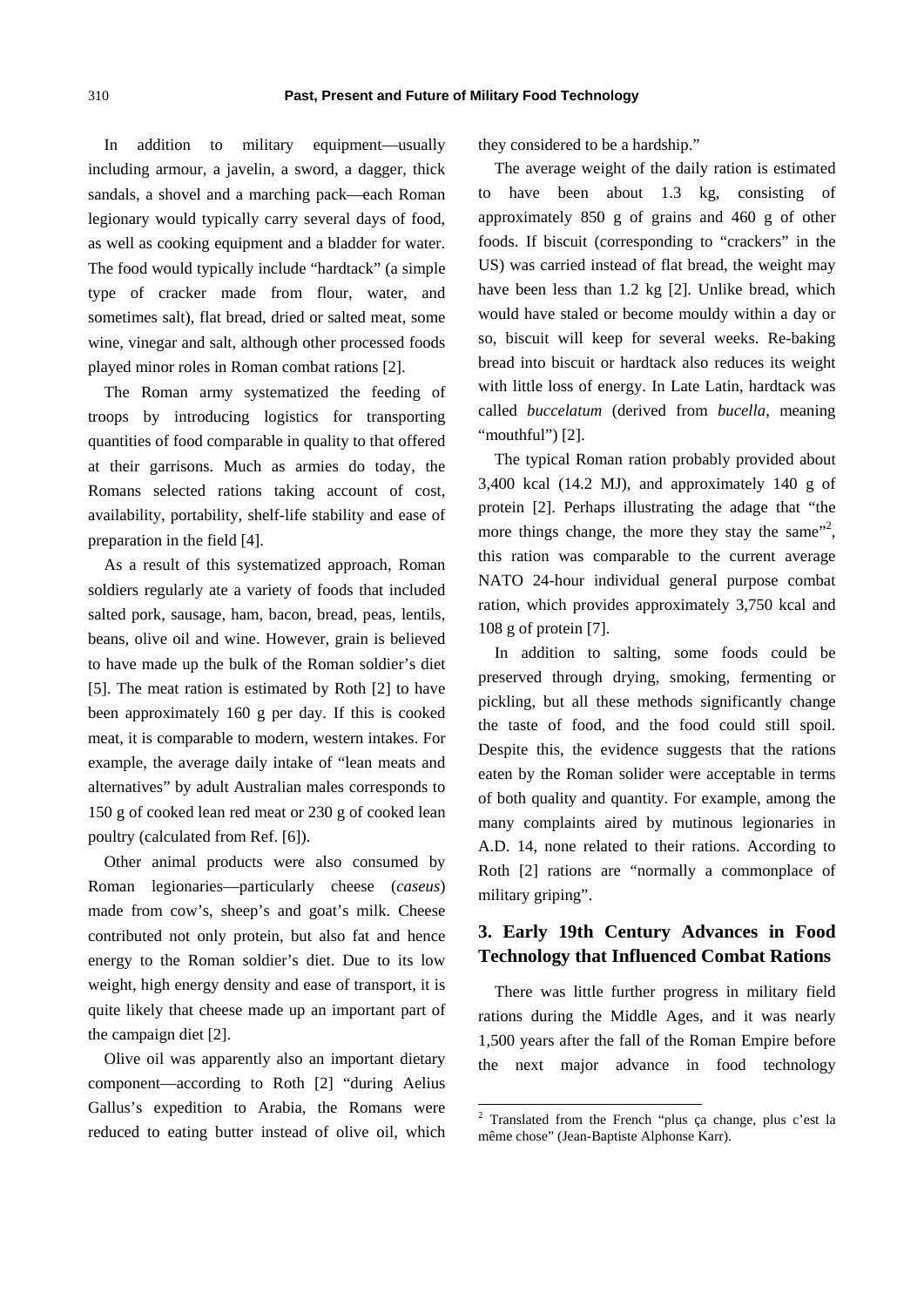occurred—the invention of canning.

The driver for this invention was Napoleon Bonaparte's quest to conquer Europe. As his invading troops moved further from France it became clearer to the French Government that European conquest would depend partly on finding a means of preserving food so French troops could carry their rations with them, rather than having to rely on long supply lines or foraging.

The executive branch, known as the Directory, offered a prize of 12,000 francs to the person who could develop a practical means of preserving food for the army during its long forays [8].

In 1795, a French confectioner named Nicholas Appert commenced experiments aimed at winning the prize. At that time, chemistry was in its infancy, and bacteriology did not exist. (The germ theory of disease was not widely accepted until the 1860s, when Louis Pasteur, Joseph Lister and Ignaz Semmelweis conducted the seminal research in this area)*.* Appert thus had no theory on which to base his experimentation.

Through trial-and-error he found that heating food beyond the boiling point of water  $(100<sup>o</sup>C)$  was effective in sterilizing food [8].

Following further refinements and a successful trial in 1806 by the French Navy on a wide range of canned foods, Appert published his findings in 1810 and was awarded the prize of 12,000 francs [9].

However, Appert's method was very timeconsuming and involved the use of glass bottles, which could break during transportation. In 1810 Peter Durand patented the use of tin-plated iron canister in place of glass jars—hence the term "can" for the product and "canning" for the process. By 1820 Durand was supplying the Royal Navy with large quantities of canned food [10].

In 1822 Appert countered with another advance—the use of cylindrical tin-plated steel cans—further increasing the shelf-life and portability of food for military use [8].

Canning thus provided the first reliable and safe method for preserving many different types of food for extended periods of time so they could be used by soldiers and sailors when deployed [11]. Importantly, much of the nutritional value, taste and appeal of food are retained through canning [12].

As the provisioning of armies took on greater importance, so the demand for processed foods grew. During the "Indian Wars" in the USA in the period 1865-1890, dehydrated vegetables such as dried onions, cabbage, beets, turnips, carrots and capsicums were developed as "trail rations".

Pemmican—a combination of dried meat and fruit developed by the plains Indians as food to tide them over winter was also adopted as a food for troops away from barracks. Jerked beef (now more commonly known as "beef jerky") and pinole (dried and ground wheat or corn) were also used [13].

In the mid-19th century the US Civil War provided impetus for further development of canning and dehydration technologies to sustain troops on the battlefield. Commercial applications of these technologies soon followed [13].

## **4. The Influence of the World Wars on Combat Rations**

Improvements in combat feeding in the 20th century were largely driven by innovations emanating from the United States during World War I (WWI) and World War II (WWII).

In WWI the US Trench Ration consisted of canned food and other long-shelf-life items such as coffee, salt and sugar. The Reserve Ration provided the same food, but in hermetically-sealed containers which were to be opened only if no other food was available [14].

The combat rations we know today first came into existence during WWII, when the US Army diversified its range of operational rations.

The US Army entered WWII with two established special-purpose rations—Field Ration C and Field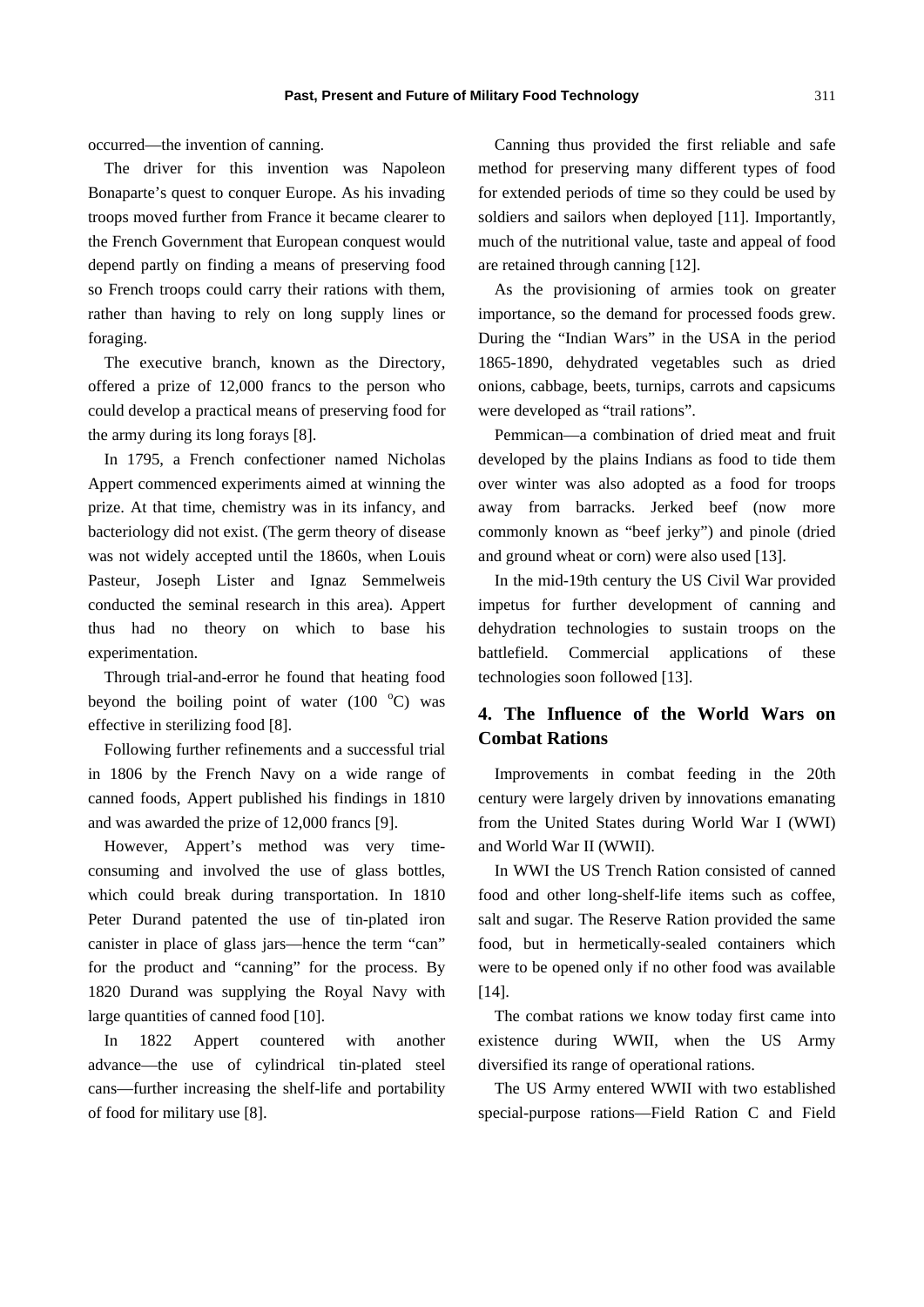Ration D [13]. Field Ration C consisted of three meals, with each meal providing a  $12$ -oz ( $\sim$ 350 g) can of a meat-based meal, biscuits, chocolate and soluble coffee. Shortly before the entry by the US into WWII, individually wrapped hard candies and chocolate caramels were added to the C Ration. Field Ration D consisted of three  $4$ -oz  $(-120 \text{ g})$  bars made of chocolate, sugar, oat flour, cacao fat, skim milk powder and artificial flavoring.

Among several other special-purpose combat rations, the Assault Lunch satisfied the need for a small, lightweight and concentrated ration to provide assault troops with an easily-carried prepared food which would bridge the gap between the beginning of actual combat and the restoration of normal supply functions [13]. As such, it might be considered the forerunner of the US Army's current First Strike Ration [14].

In Australia, the first combat ration (designated the "O2 Operation Ration") was developed in 1943. This ration provided adequate nutrition (both energy and micronutrients) for troops engaged in normal operations and played a significant role in the successful Australian campaign in New Guinea [15]. The contents of the Operation Ration O2 are shown in Table 1.

These WWII rations were the forerunners of modern combat rations, which are designed to meet four criteria: appropriate nutritional value and balance;

adequate stability when stored and transported under challenging conditions; suitable packaging for convenience and carriage; and adequate palatability to ensure a high level of consumption [16].

## **5. Post WWII Advances in Combat Rations**

Three innovations in food technology of special value to the military occurred after WWII—flexible packaging, retort pouches and freeze drying. The availability of these technologies brought about significant changes in military rations worldwide.

(1) Flexible Packaging: The early 1960s saw a significant development in flexible packaging materials, with multilayer films first becoming available. These contain a combination of materials that consist of one or more layers of plastic polymers, aluminium foil, nylon, or paper that are bonded together. Each layer either contributes to strength or provides a barrier to moisture or air. Consequently, combat ration food items had longer shelf lives than equivalent commercial foods [17].

(2) Retort Pouch: This was developed by the US Army as a replacement for metal cans [18]. The technology involves the use of three or four layers of heat-resistant flexible packaging materials laminated together to create an impermeable barrier. Because it has a thinner profile than the tin-plated steel used for canning, and can be massaged to mix the contents, there is more efficient heat transfer. This significantly

**Table 1 Contents of the WWII Australian Operation Ration O2.** 

| Meal 1                              | Meal 2                            | Meal 3                                       |
|-------------------------------------|-----------------------------------|----------------------------------------------|
| Carrot biscuit 3 oz pkt             | Wholemeal biscuits 2¼ oz pkt      | Wholemeal biscuits 2¼ oz pkt                 |
| Fruit & Nut $3^3/8$ oz block        | Wheat Lunch 3 oz block            | Chocolate 3 oz block                         |
| Meat & Vegetable Stew 4 oz tin      | Meat & Vegetable Hash 4 oz tin    | Meat & Beans OR<br>Corned Beef Hash 4 oz tin |
| Peanut butter $1\frac{1}{2}$ oz tin | Cheese $1\frac{1}{4}$ oz tin      | Blackcurrant Spread $1^{\frac{7}{8}}$ oz tin |
| Barley Sugar Rolls (4) 1 oz         | Barley Sugar Rolls (4) 1 oz       | Barley Sugar Rolls (4) 1 oz                  |
| Caramel Bar $\frac{1}{2}$ oz        | Lime Tablets $\frac{1}{2}$ oz pkt | Caramel Bar $\frac{1}{2}$ oz                 |
| Skim Milk Powder ¼ oz pkt           | Skim Milk Powder ¼ oz pkt         | Skim Milk Powder 1/4 oz                      |
| Sugar 2 Tablets                     | Sugar 2 Tablets                   | Sugar 2 Tablets                              |
|                                     | Tea 4 Tablets                     | Tea 4 Tablets                                |
|                                     | Salt 2 Tablets                    | Salt 2 Tablets                               |

Source: Ref. [15].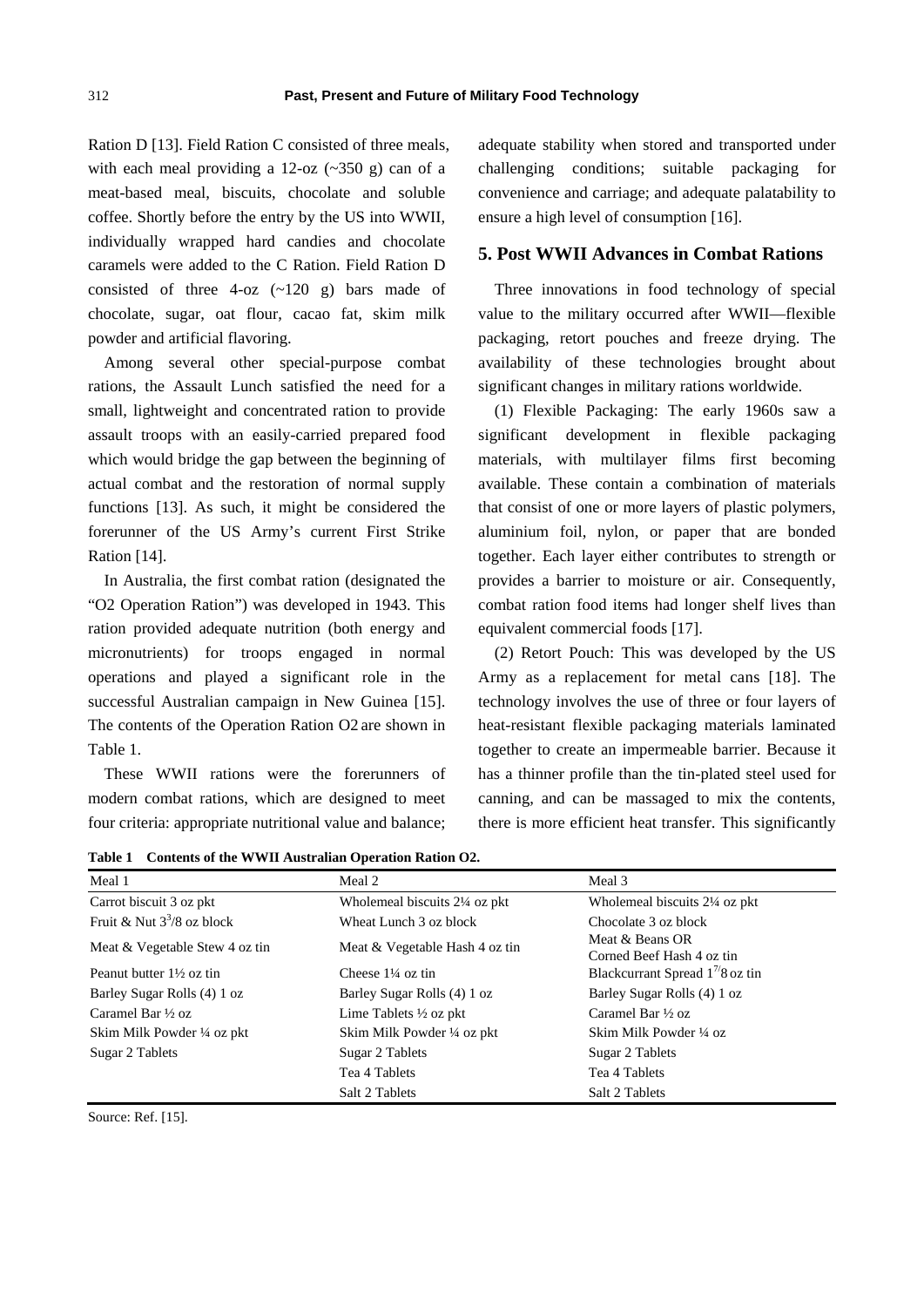reduces the adverse effects on food components—particularly sensory properties and nutritional quality—of long cooking times at high temperatures. Also, because the retort pouch is more compact and lighter than the rigid can, it reduces both bulk and load carriage. The Meal, Ready-to-Eat (MRE)—based on retort pouch technology—was prototyped in the US in 1970 and introduced into service in the 1980s [14].

(3) Freeze Drying: This process was first patented in 1945 by Jay Hormel to make preserved foods [19]. It involves cooking the meal, quickly freezing it, and then placing the frozen food in a chamber under high vacuum—typically about a thousand times less than air pressure—and gentle heating. Under these conditions the ice crystals sublime directly to gas until a very dry, solid food with microscopic pores remains. Unlike the situation with conventional hot-air drying, there is minimal alteration of the physical structure of the food, and nutrients are better retained. The food therefore rehydrates more readily, retains more flavour, and the very low moisture  $\ll$  2% by weight) inhibits both microbial and mould growth, giving the food a long shelf life even at elevated storage temperatures. Removal of most of the water content of the food also results in an ultra-lightweight meal.

## **6. Current and Likely Future Developments in Military Food Technology**

In the early 21st century the US remains a leader in developing and adapting food-related technologies for military application.

Among technologies that were recently developed and are being studied for their potential to enhance combat feeding are pulsed electric field (PEF), microwave assisted thermal sterilization (MATS) and high-pressure processing sterilization (HPS). These technologies are capable of producing high-quality combat ration foods that have undergone less heat degradation than traditional thermal retort processes. Consequently, they have higher nutritional quality and better organoleptic properties.

PEF applies pulses of high voltage to food placed between two electrodes for periods of around one second. This leads to inactivation of micro-organisms, while minimising the energy required for processing foods [20]. PEF has been trialled for combat rations, but requires further development to be fully proven under commercial conditions [21].

MATS technology uses 915 MHz microwave energy to penetrate and rapidly heat the packaged food. It has been developed for military applications by Washington State University and pilot machinery is being used commercially to make trial products [22].

HPS has been derived from High Pressure Pasteurisation (HPP) by using higher temperatures, pressures and times to achieve greater inactivation of spores than can be achieved by HPP. The combination of pressure and temperature inactivation can achieve sterilization with less degradation than thermal processing alone. MREs can be sterilized in their packaging.

However, the industrial machinery to achieve the conditions is capital-intensive and also still undergoing development [23]. Hay and Slater [24] discuss the potential for these new technologies to enhance naval victualling.

In concert with the development of sterilization technologies is the introduction of Continuous Product Improvement (CPI) concepts in both the USA and Australia. CPI has seen the steady improvement of combat rations whereby items are replaced or upgraded depending on feedback from soldiers, and on a structured program of sensory evaluation of ration food and beverage items.

Consistent with CPI is the trend towards making greater use of "functional foods", i.e. foods that are designed not only to provide basic nutritional needs but that have also been modified to deliver specific health benefits. Two examples are the use of probiotic bacteria to maintain digestive health [25], and the incorporation of omega-3 fatty acids for reducing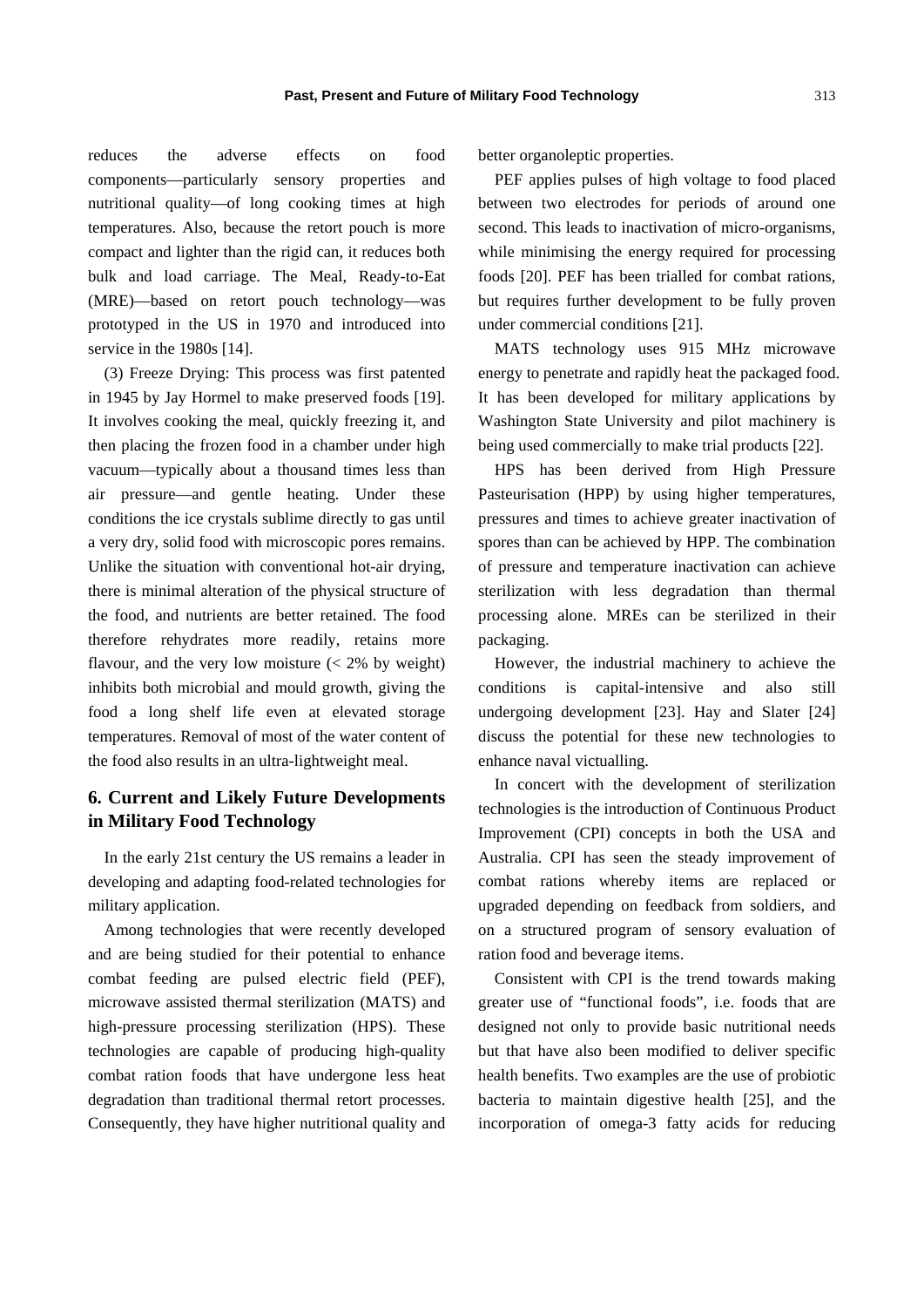inflammation and maintaining mental health [26].

#### **7. General Discussion**

For at least 2,500 years it has been recognised that access to adequate quantities of nutritious food is an enabler of success in war. In modern military terms, food is seen as a "force multiplier".

As a result of advances in food technology, particularly in the past 200 years, troops have been provided with long-shelf-life foods of continually improving quality (both in terms of nutritional value and acceptability).

Nutritional quality and acceptability of rations are both vital to ensure that troops achieve optimal military performance. Nutritional quality is essential to ensure the potential for high nutritional status of troops. But achieving high nutritional status is also dependent on troops actually consuming the rations—uneaten food is of no nutritional value—hence it is also critical that the food in combat rations is highly palatable. Troops will habitually discard substantial proportions of their combat rations, with its acceptability (or a lack thereof) cited as a significant factor. Even if hungry, troops will commonly discard food they do not like [27].

Meiselman [28] identifies *variety* as another factor that affects the consumption of combat rations—the greater the variety, the greater the likelihood that adequate food will be consumed, and the better the health and performance of the soldier.

One major factor restricting the variety of food available to troops in the field is the limited shelf life of many processed foods. Most nations have strict requirements for shelf life of combat rations. As examples, Australia's general purpose combat ration (Combat Ration One Man) is required to have a shelf life of 24 months when stored at 30 °C, while the US Army specify a shelf life of 36 months at 27 °C for the MRE [7]. Current food technologies do not always produce foods that meet these criteria.

Among the new technologies described previously,

MATS in particular shows the potential to produce foods that not only retain a high proportion of the initial nutritional value, but also a high level of acceptability for several years after manufacture. The advent of functional foods also shows promise for improving soldiers' health and performance during periods when they rely exclusively on combat rations for food.

In conclusion, there has been a two-way interaction between food technology and the waging of war for more than two millennia. War has often been a trigger for the development of new methods of food processing which are then found to have commercial application. Conversely, new commercially valuable technologies have sometimes been successfully adapted to the military situation. This symbiotic relationship between war and food technology is set to continue into the foreseeable future.

#### **References**

- [1] Eden, L. 2011. "An Army Marches on Its Stomach: An Analysis of the Ancient Soldier's Diet." Accessed July 2, 2016. http://lilitheden.hubpages.com/hub/An-Army-Marches-On-Its-Stomach-An-Analysis-of-the-Ancient-Soldiers-Diet.
- [2] Roth, J. P. 1999. "The Logistics of the Roman Army at War (264 B.C.–A.D. 235)." Brill, Boston. ISBN 90 04 112715.
- [3] Whipp, B. J, Ward, S. A., and Hassall, M. W. C. 1998. "Paleo-Bioenergetics: The Metabolic Rate of Marching Roman Legionaries." *British Journal of Sports Medicine* 32: 261-4.
- [4] Food Timeline (undated). "Ancient Romans Soldiers Mess." Accessed July 22, 2016. www.foodtimeline.org/restaurants.html#romansoldiers.
- [5] Alcock, J. P. 2006. *Life in Roman Britain.* Stroud, UK: Tempus Pub Limited.
- [6] Australian Bureau of Statistics. 2016. "Australian Health Survey: Consumption of Food Groups from the Australian Dietary Guidelines, Australia 2011-12." p. 29. ABS Catalogue No. 4364.0.55.012. Accessed Aug. 3, 2016. http://www.ausstats.abs.gov.au/Ausstats/subscriber.nsf/ 0/12E8766EBAB492B0CA257FAF001A3CFD/\$File/4 3640do002\_20112012.pdf.
- [7] NATO. 2010. "Nutrition Science and Food Standards